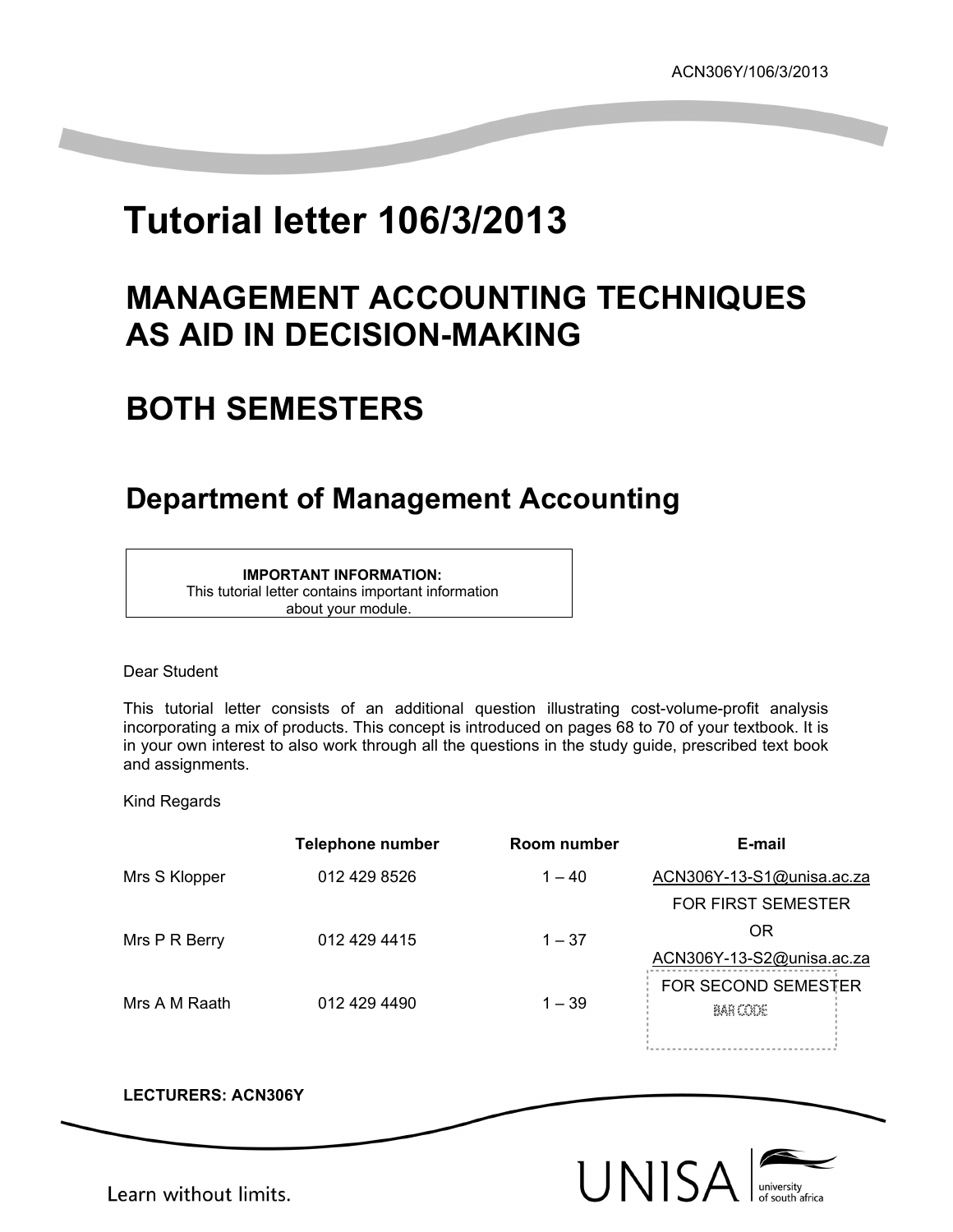#### **ADDITIONAL COST-VOLUME-PROFIT ANALYSIS QUESTION (COST-VOLUME-PROFIT ANALYSIS AND MULTIPLE PRODUCTS)**

The Board of Directors of African Safaris (Pty) Ltd has identified the need to expand their operations. The marketing manager has taken the initiative to do extensive market research and proposes the following:

- 1. African Safaris (Pty) Ltd to obtain the exclusive rights to operate game drives in a world renowned nature reserve in the heart of the Karoo which accommodates mostly international tourists.
- 2. The marketing manager proposes the signing of an agreement with the nature reserve to guarantee the operation of five (5) double-decker vehicles. The vehicles will operate on different routes with the ability to do two (2) game drives per day for five (5) days a week. The nature reserve is open for the full 52 weeks each year. Obtaining exclusive rights will entail a cost of R5 000 000 per year which can be paid in 12 equal monthly installments.
- 3. The purchase price of the vehicles will be R300 000 each which will include additional costs to ensure that the vehicles comply with international safety standards. The vehicles will be financed through cash reserves. Depreciation will be written off according to the straight line method at 20% per year.
- 4. The vehicles will accommodate 15 economy class passengers to be seated on the lower level and 12 first class passengers to be seated on the upper level.
- 5. The operations manager has provided the following estimates per passenger:

|                                                  | <b>Economy class</b> | <b>First class</b> |  |
|--------------------------------------------------|----------------------|--------------------|--|
|                                                  |                      |                    |  |
| Income per game drive                            | 332                  | 500                |  |
| General operating costs (variable)               | 50                   | 50                 |  |
| Refreshments and headsets to hear the tour guide |                      | 75                 |  |
| Fees paid to service staff on the vehicle        | 10                   | 15                 |  |

Other expected costs include:

- Vehicle maintenance and running costs of R7 000 per month per vehicle; and
- Drivers will be permanently employed at a rate of R150 per game drive. The salaries are based on a 100% capacity.
- 6. Market research has shown that the expected number of passengers per game drive is ten (10) economy and six (6) first class passengers.
- 7. Assume that all game drives will go ahead as planned regardless of the number of passengers on the vehicle and that the ratio of passengers will remain the same as per the market research done.

#### **REQUIRED:**

- (a) Calculate the maximum capacity of passengers per year.
- (b) Determine the break-even point in number of passengers per year.
- (c) Calculate the margin of safety and explain the significance thereof.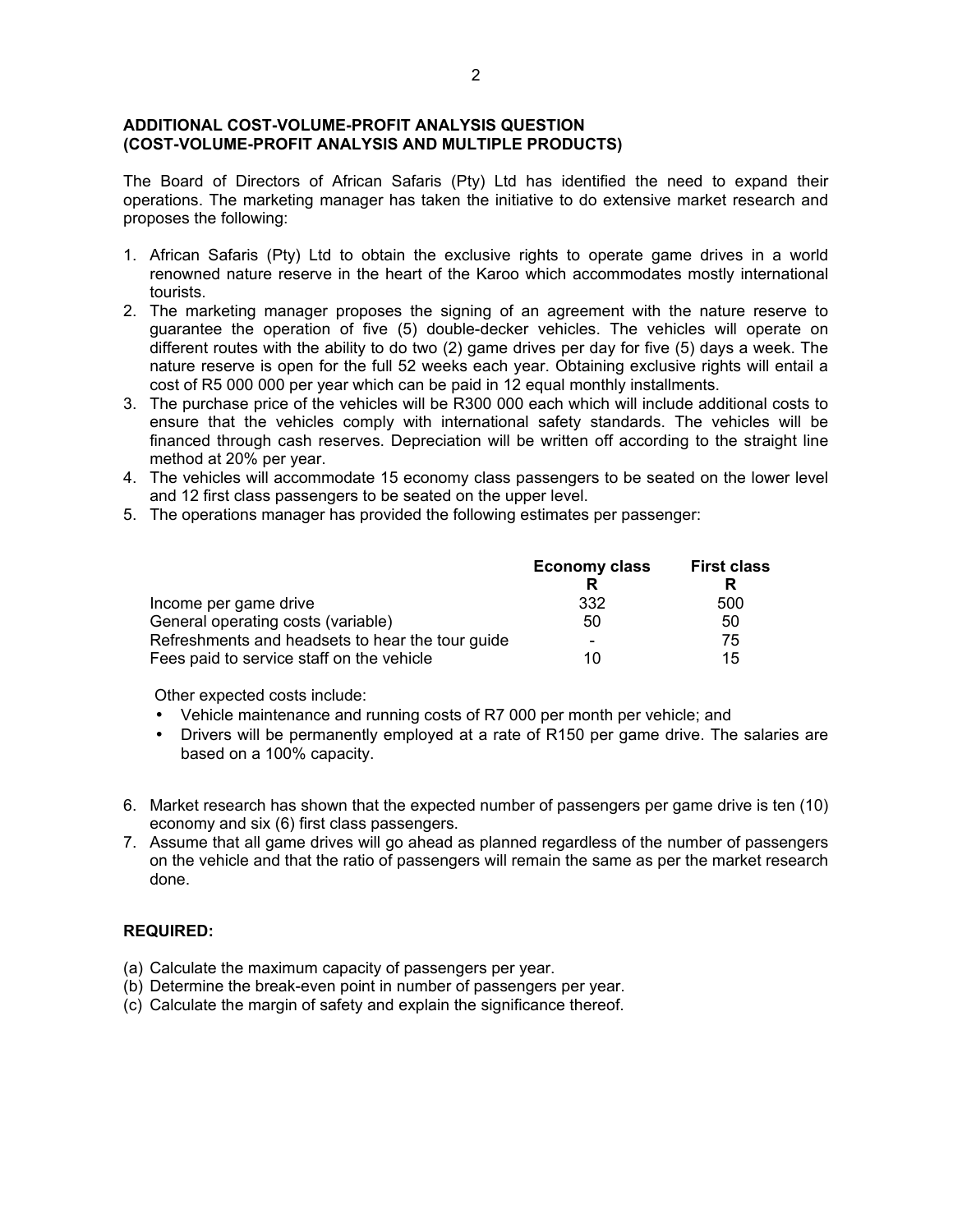#### **SOLUTION TO THE ADDITIONAL COST-VOLUME-PROFIT ANALYSIS QUESTION:**

#### **(a) Maximum capacity of passengers per year**

| Number of game drives per year           | $= 5 \times 2 \times 5 \times 52$<br>$= 2600$             |
|------------------------------------------|-----------------------------------------------------------|
| Therefore maximum capacity of passengers | $= (15 + 12) \times 2600$<br>= 70 200 passengers per year |

#### **(b) Break-even point in number of passengers per year**

- = \_\_\_\_\_\_Fixed costs\_\_\_\_\_\_ Weighted marginal income
- = R6 110 000  $\oplus$  / R305  $\otimes$
- = 20 032,79 passengers
- ≈ 20 033 passengers

#### *Calculations:*

#### c *Calculation of fixed costs*

|                                                                  | R         |
|------------------------------------------------------------------|-----------|
| Depreciation on vehicles $[(R300 000 X 20%) X 5]$                | 300 000   |
| Exclusive rights                                                 | 5 000 000 |
| Vehicle maintenance and running cost $[(R7 000 X 12) X 5]$       | 420 000   |
| Drivers' salaries $[(150 \times 2 \times 5 \times 52) \times 5]$ | 390 000   |
| Total                                                            | 6 110 000 |

#### d *Calculation of marginal income per passenger:*

|                                                  | <b>Economy</b><br>class<br>R | <b>First class</b> |
|--------------------------------------------------|------------------------------|--------------------|
| Income per game drive                            | 332                          | 500                |
| Less: Variable costs                             | 60                           | 140                |
| General operating costs                          | 50                           | 50                 |
| Refreshments and headsets to hear the tour guide |                              | 75                 |
| Fees paid to service staff on the vehicle        | 10                           | 15                 |
| <b>Marginal income</b>                           |                              | 360                |

#### *Weighted marginal income per passenger:*

- $=$  [R272 X (10 / 16)] + [R360 X (6 / 16)]
- $= R170 + R135$
- = R305